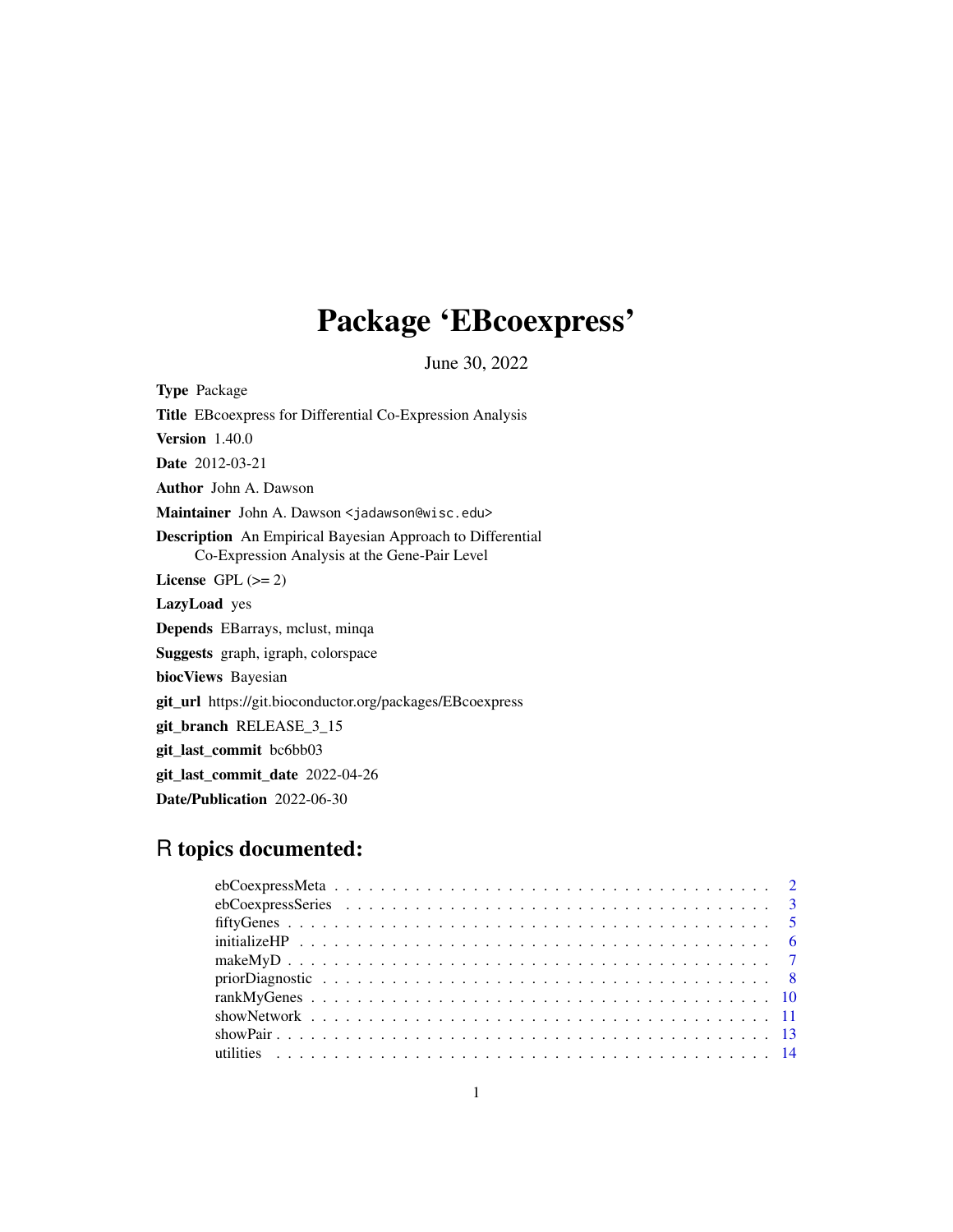#### <span id="page-1-0"></span>**Index** and the contract of the contract of the contract of the contract of the contract of the contract of the contract of the contract of the contract of the contract of the contract of the contract of the contract of th

ebCoexpressMeta *A function for DC meta-analysis that combines individual study analyses*

#### **Description**

This function performs a DC meta-analysis, using the hyperparameter estimates obtained from individual-study DC analyses via one of the ebCoexpress series.

#### Usage

ebCoexpressMeta(DList, conditionsList, pattern, hpEstsList, controlOptions = list())

#### Arguments

| DList      | A list of the individual D matrices from the studies under consideration. They<br>should have the same dimensions, corresponding to the same gene-pairs and the<br>same conditions                                                                                                                                                                                 |
|------------|--------------------------------------------------------------------------------------------------------------------------------------------------------------------------------------------------------------------------------------------------------------------------------------------------------------------------------------------------------------------|
|            | conditions List A list of the individual conditions arrays from the studies under consideration                                                                                                                                                                                                                                                                    |
| pattern    | The appropriate output from ebPatterns()                                                                                                                                                                                                                                                                                                                           |
| hpEstsList | A list of the individual hyperparameter estimate objects from the studies under<br>consideration, as outputted from the ebCoexpress series (or initializeHP(), the<br>format is the same)                                                                                                                                                                          |
|            | controloptions A list with many options for controlling execution:<br>applyTransform: Should Fisher's Z-transformation be applied? Defaults to TRUE<br>verbose: Controls auto-commenting; set to 0 to turn off comments<br>conviol: Convergence tolerance for the EM; default is 5e-04<br>enforceFloor: Should EC proportion never drop below 0.8? Default is TRUE |

#### Details

Since the meta-analysis model assumes that each study has its own study-specific parameters, those parameters should be estimated using a single-study DC function (one of the other members of the ebCoexpress series); their outputs are used by the hpEstsList option. The EM is then run to determine the system-wide mixing proportions, which are used to compute meta posterior probabilities for all EC/DC classes

#### Value

The output is a list with two members, MODEL and POSTPROBS:

MODEL is a list containing an array MIX and a list HPS. MIX contains estimated mixing proportions for EC/DC classes. HPS is the inputed list of lists

POSTPROBS is a p-by-L matrix containing posterior probabilities of EC and DC over all L EC/DC classes. The EC posterior probabilities will always be in the first column (which should be fed into crit.fun() if using the soft threshold). Total posterior probabilities of DC for each gene pair are found by summing over the other L-1 columns (or taking 1 minus the first (EC) column)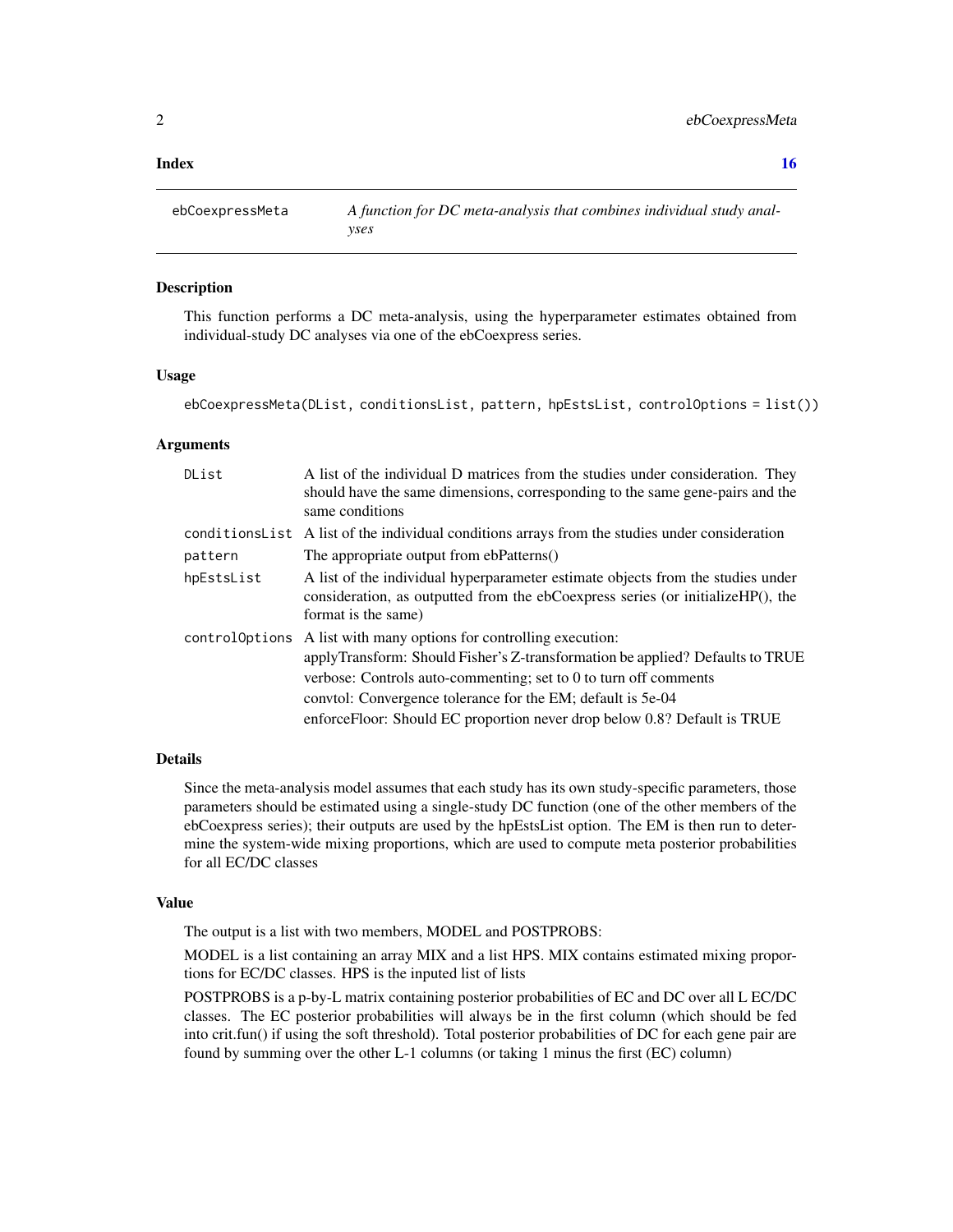### <span id="page-2-0"></span>ebCoexpressSeries 3

#### Author(s)

John A. Dawson <jadawson@wisc.edu>

### References

Dawson JA and Kendziorski C. An empirical Bayesian approach for identifying differential coexpression in high-throughput experiments. (2011) Biometrics. E-publication before print: http://onlinelibrary.wiley.com/doi 0420.2011.01688.x/abstract

#### Examples

```
data(fiftyGenes)
tinyCond <- c(rep(1,100),rep(2,25))
D <- makeMyD(fiftyGenes, tinyCond, useBWMC=TRUE)
set.seed(3)
initHP <- initializeHP(D, tinyCond)
D1 \le -DD2 \le - DDList <- list(D1, D2)
cond1 <- tinyCond
cond2 <- tinyCond
conditionsList <- list(cond1, cond2)
pattern <- ebPatterns(c("1,1","1,2"))
initHP1 <- initHP
initHP2 <- initHP
out1 <- ebCoexpressZeroStep(D1, cond1, pattern, initHP1)
out2 <- ebCoexpressZeroStep(D2, cond2, pattern, initHP2)
hpEstsList <- list(out1$MODEL$HPS, out2$MODEL$HPS)
metaResults <- ebCoexpressMeta(
   DList, conditionsList, pattern, hpEstsList)
```
ebCoexpressSeries *Functions to run single-study analyses*

#### Description

Core functions that run single-study DC analyses in EBcoexpress

#### Usage

```
ebCoexpressFullTCAECM(D, conditions, pattern, hpEsts, controlOptions = list())
ebCoexpressOneStep(D, conditions, pattern, hpEsts, controlOptions = list())
ebCoexpressZeroStep(D, conditions, pattern, hpEsts, controlOptions = list())
```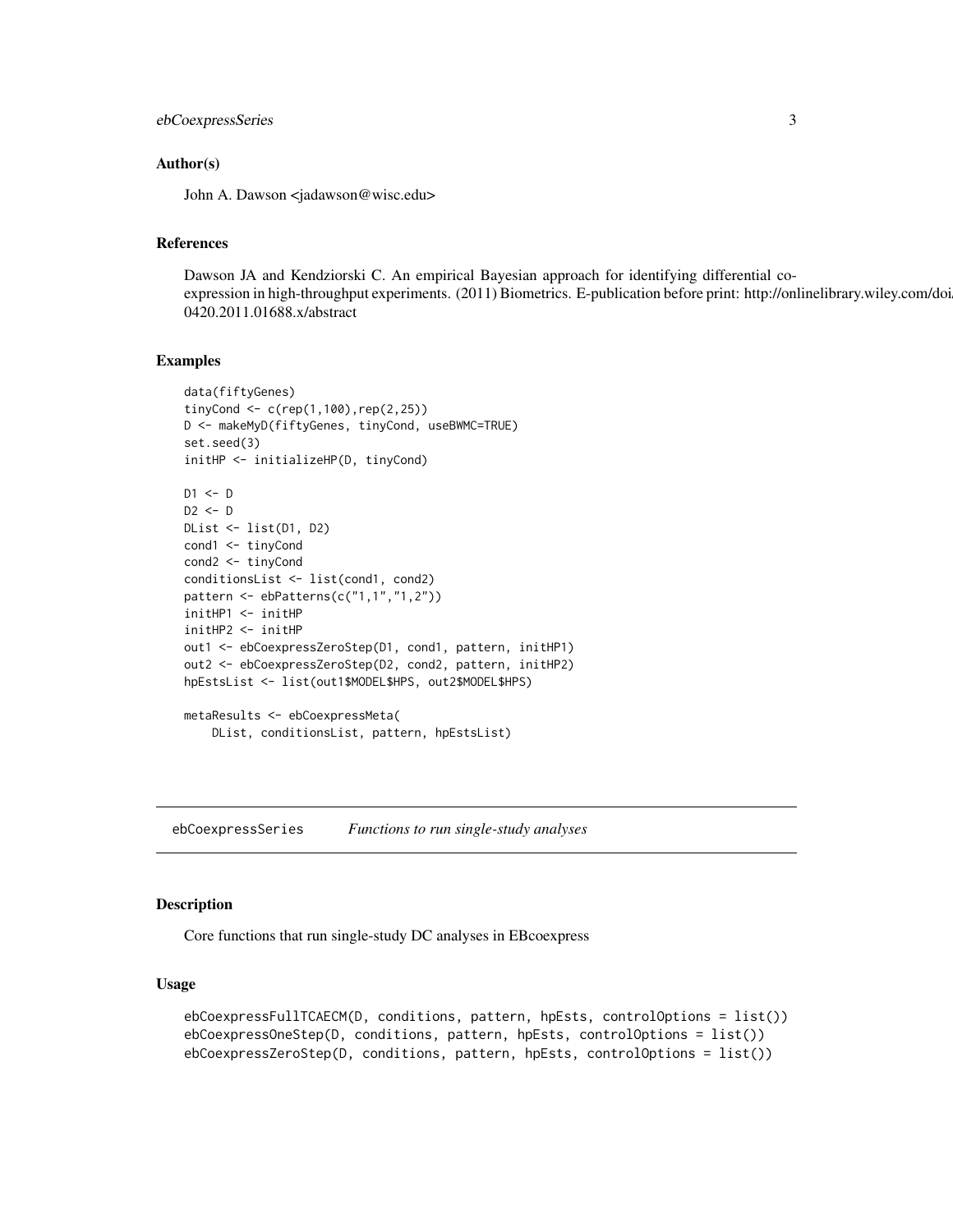#### Arguments

| D              | The correlation matrix output of make $MyD()$                                                                                                                                                                                                                               |
|----------------|-----------------------------------------------------------------------------------------------------------------------------------------------------------------------------------------------------------------------------------------------------------------------------|
| conditions     | The conditions array                                                                                                                                                                                                                                                        |
| pattern        | An appropriate output from ebPatterns()                                                                                                                                                                                                                                     |
| hpEsts         | The initial hyperparameter estimates from initializeHP() or some other method                                                                                                                                                                                               |
| controlOptions | A list with many options for controlling execution:                                                                                                                                                                                                                         |
|                | ** These two are common to all members of the series:                                                                                                                                                                                                                       |
|                | applyTransform: Should Fisher's Z-transformation be applied? Defaults to TRUE                                                                                                                                                                                               |
|                | verbose: Controls auto-commenting; set to 0 to turn off comments                                                                                                                                                                                                            |
|                | ** These are used only by the OneStep and FullTCAECM versions:                                                                                                                                                                                                              |
|                | convtol: Convergence tolerance for the EM; default is 5e-04                                                                                                                                                                                                                 |
|                | enforceFloor: Should EC proportion never drop below 0.8? Default is TRUE                                                                                                                                                                                                    |
|                | subsize: If non-NULL, a value less than the 1st dimension of D (p). The EM<br>will use subsize randomly chosen pairs in its computations instead of all p pairs;<br>by default, all pairs are used. We suggest use of this option when the number of<br>pairs is very large |
|                | m2MaxIter: Upper limit of the number of itertions the optimizer from minga<br>will use in the M2 step; defaults to 100. For unrestricted iterations, set this to<br><b>NULL</b>                                                                                             |

#### Details

These three functions represent different flavors of the TCAECM. The FullTCAECM version will run a full TCAECM. The OneStep version will perform a single iteration of the TCAECM and return the results. The ZeroStep version does not perform any EM calculations and instead uses the initial estimates of the hyperparameters to generate posterior probabilities of DC.

We recommend using the OneStep version in most cases.

#### Value

The output is a list with two members, MODEL and POSTPROBS:

MODEL is a list containing an array MIX and a list HPS. MIX contains estimated mixing proportions for EC/DC classes. HPS contains model specifications:

| G.         | The number of mixture components $(1, 2 \text{ or } 3)$ |
|------------|---------------------------------------------------------|
| <b>MUS</b> | Means across mixture components                         |
| TAUS       | Standard deviations across mixture components           |
| WEIGHTS    | Weights across mixture components (these sum to $1$ )   |

The list of lists required by ebCoexpressMeta() is obtained by listing the separate analyses' HPS lists

POSTPROBS is a p-by-L matrix containing posterior probabilities of EC and DC over all L EC/DC classes. The EC posterior probabilities will always be in the first column (which should be fed into crit.fun() if using the soft threshold). Total posterior probabilities of DC for each gene pair are found by summing over the other L-1 columns (or taking 1 minus the first (EC) column)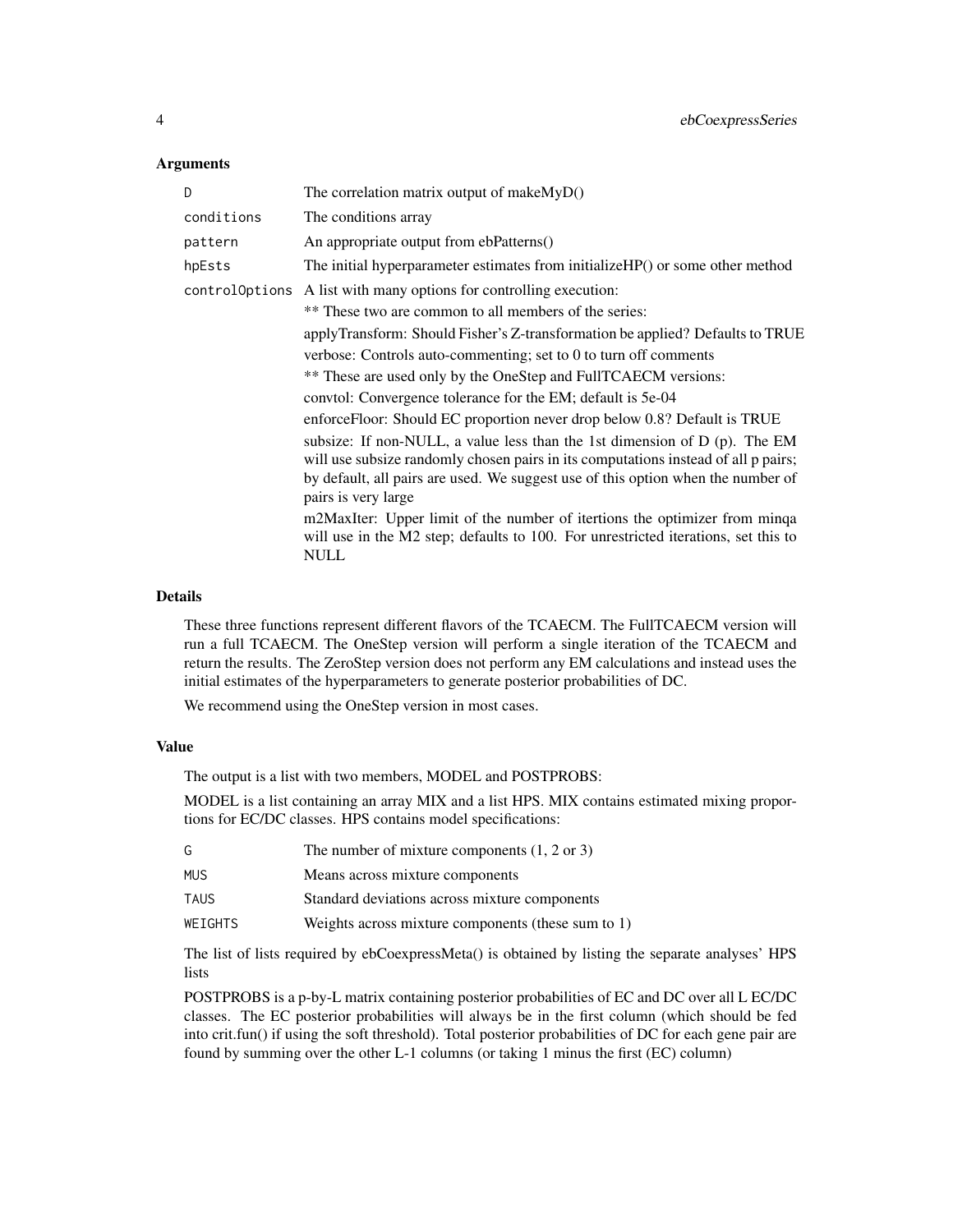### <span id="page-4-0"></span>fiftyGenes 5

#### Author(s)

John A. Dawson <jadawson@wisc.edu>

#### References

Dawson JA and Kendziorski C. An empirical Bayesian approach for identifying differential coexpression in high-throughput experiments. (2011) Biometrics. E-publication before print: http://onlinelibrary.wiley.com/doi 0420.2011.01688.x/abstract

#### Examples

```
data(fiftyGenes)
tinyCond <- c(rep(1,100), rep(2,25))tinyPat <- ebPatterns(c("1,1","1,2"))
D <- makeMyD(fiftyGenes, tinyCond, useBWMC=TRUE)
set.seed(3)
initHP <- initializeHP(D, tinyCond)
zout <- ebCoexpressZeroStep(D, tinyCond, tinyPat, initHP)
## Not run: oout <- ebCoexpressOneStep(D, tinyCond, tinyPat, initHP)
## Not run: fout <- ebCoexpressFullTCAECM(D, tinyCond, tinyPat, initHP)
```
softThresh <- crit.fun(zout\$POSTPROB[,1], 0.05)

fiftyGenes *The fiftyGenes expression matrix*

#### Description

A simulated expression matrix for fifty genes in two conditions, with one hundred chips and twentyfive chips in the two coniditions. Most gene pairs are uncorrelated, but all gene pairs involving only genes X1 to X25, or only X26 to X50, are DC. So for instance,  $X1 \sim X2$  is DC but  $X1 \sim X30$  is not

#### Usage

data(fiftyGenes)

#### Format

num [1:50, 1:125] 0.655 0.0188 1.0786 1.6856 0.4814 ... - attr(\*, "dimnames")=List of 2 ..\$ : chr [1:50] "X1" "X2" "X3" "X4" ... ..\$ : chr [1:125] "C1x1" "C1x2" "C1x3" "C1x4" ...

#### Examples

data(fiftyGenes)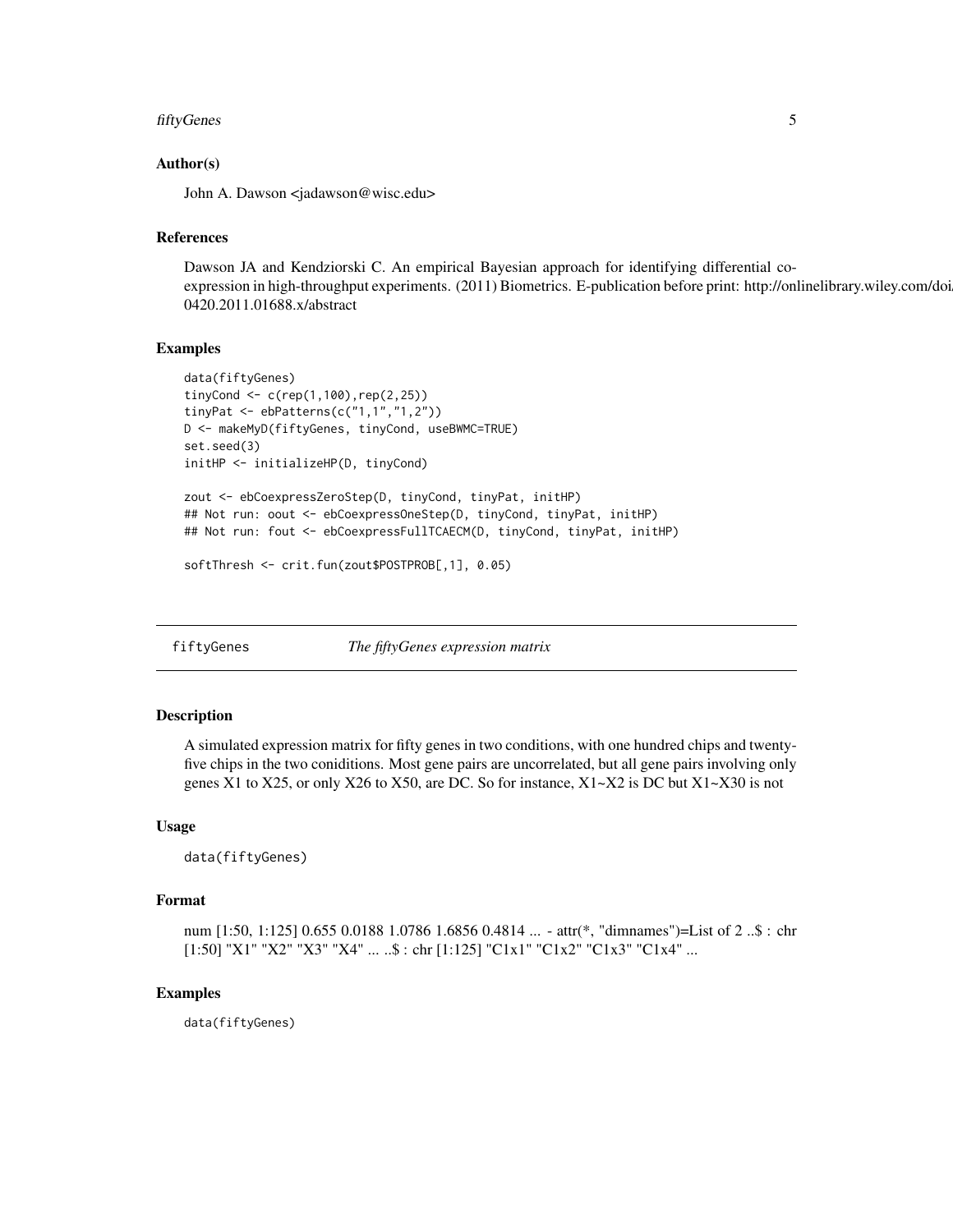<span id="page-5-0"></span>

#### **Description**

A function for initializing the EM hyperparameters. While the user is free to do this in any manner s/he deems fit, we use the excellent Mclust approach of package R/mclust

#### Usage

```
initializeHP(D, conditions, seed = NULL, plottingOn = FALSE, colx = "red",
applyTransform = TRUE, verbose = 0, subsize = NULL, ...)
```
#### Arguments

| D          | The correlation matrix output of makeMyD()                                                                                                              |
|------------|---------------------------------------------------------------------------------------------------------------------------------------------------------|
| conditions | The conditions array                                                                                                                                    |
| seed       | A seed for making this procedure deterministic                                                                                                          |
| plottingOn | Should the weighted vs. unweighted comparison plots be shown to the user?<br>Default is FALSE (no plotting)                                             |
| colx       | The color of the fitted empirical density curve, if plotting On is TRUE                                                                                 |
|            | applyTransform Should Fisher's Z-transformation be applied to the correlations?                                                                         |
| verbose    | An option to control comments as initialization proceeds. Set to 1 to see com-<br>ments, default is 0                                                   |
| subsize    | A value less than the 1st dimension of D, if it is desired that only some of the<br>pairs be used in the estimation process (for computational reasons) |
| $\cdot$    | Other options to be passed to plot()                                                                                                                    |

#### Details

initializeHP() initializes the hyperparameters by asking Mclust to find the 1-, 2- or 3- component Normal mixture model that best fits the (transformed) correlations as a whole. Mclust directly returns estimates for G and the MUS; TAUS are estimated using Mclust's estimates and sample sizes, per our model. WEIGHTS are estimated using the mixture component classifications Mclust provides; however, it is unclear whether those classifications should we weighted by how confident Mclust is in their accuracy. We have tried both approaches and neither is superior to the other in all cases, so we compute both, compare the model fits and return the WEIGHTS that best empirically fit the data. This process is shown visually if plottingOn is TRUE and the comments (if enabled) will describe the comparison. In the event that the TAUS are estimated to be less than 0, half of the (TAUS+SS\_VARIANCE) estimate provided by Mclust is used for TAUS; we especially do not recommend the use of ebCoexpressZeroStep when this occurs (as opposed to generally favoring the one-step version over the zero-step)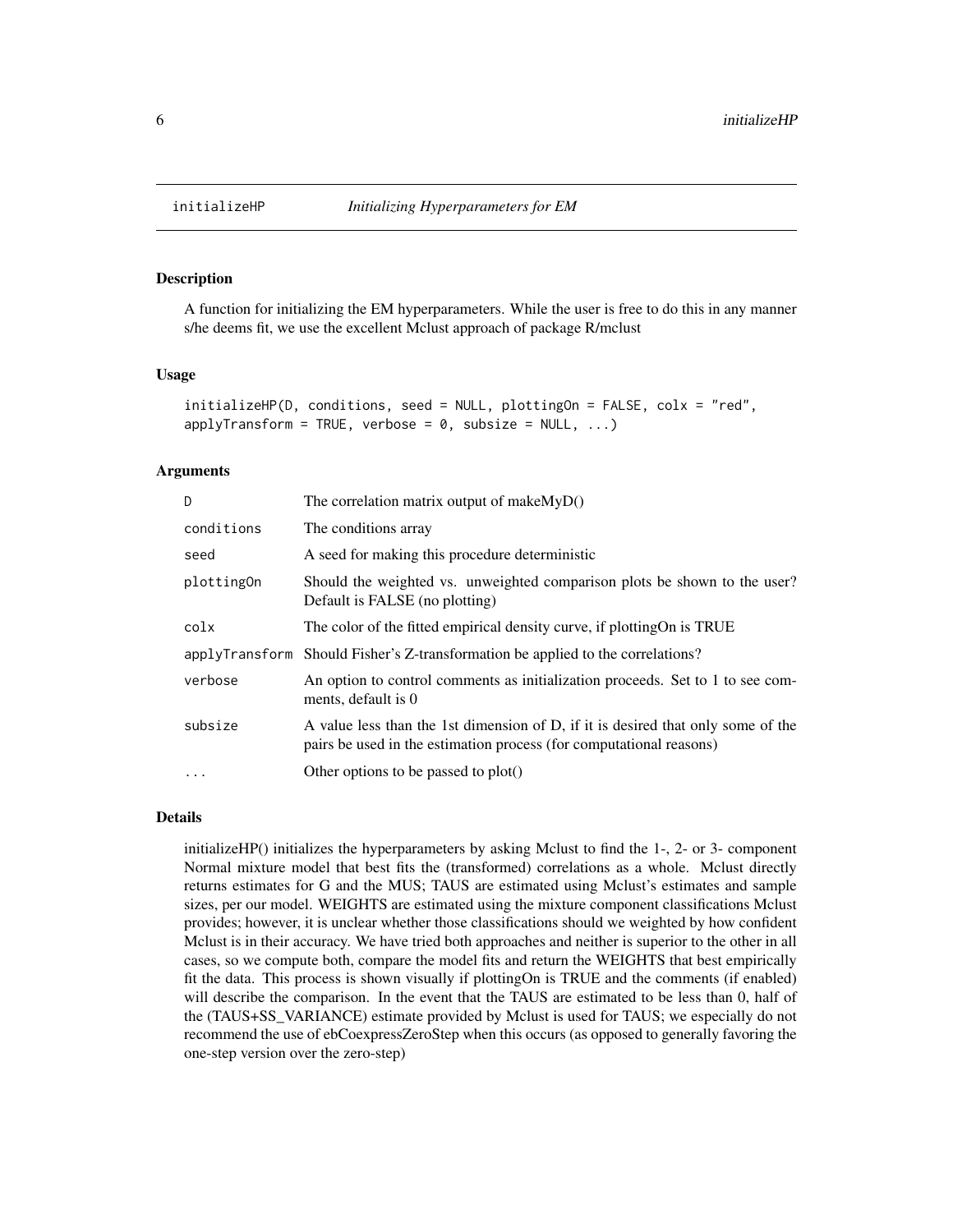### <span id="page-6-0"></span>makeMyD 7

#### Value

A list with four components, describing the hyperparameters:

| G           | The number of mixture components $(1, 2 \text{ or } 3)$ |
|-------------|---------------------------------------------------------|
| <b>MUS</b>  | Means across mixture components                         |
| <b>TAUS</b> | Standard deviations across mixture components           |
| WEIGHTS     | Weights across mixture components (these sum to 1)      |

#### Author(s)

John A. Dawson <jadawson@wisc.edu>

#### References

Dawson JA and Kendziorski C. An empirical Bayesian approach for identifying differential coexpression in high-throughput experiments. (2011) Biometrics. E-publication before print: http://onlinelibrary.wiley.com/doi 0420.2011.01688.x/abstract

#### Examples

```
data(fiftyGenes)
tinyCond <- c(rep(1,100),rep(2,25))
tinyPat <- ebPatterns(c("1,1","1,2"))
D <- makeMyD(fiftyGenes, tinyCond, useBWMC=TRUE)
set.seed(3)
initHP <- initializeHP(D, tinyCond)
```
makeMyD *A function to convert the X expression matrix into the D correlation matrix*

### Description

A function to convert the X expression matrix into the D correlation matrix; uses either Pearson's correlation coefficient or biweight midcorrelation

#### Usage

```
makeMyD(X, conditions, useBWMC = FALSE, gpsep = "~
```
#### **Arguments**

| X          | An m-by-n expression matrix, where rows are genes and columns are chips (sub-<br>jects); include all chips in X, indicate condition in the conditions array |
|------------|-------------------------------------------------------------------------------------------------------------------------------------------------------------|
| conditions | The conditions array                                                                                                                                        |
| useBWMC    | Should biweight midcorrelation be used instead of Pearson's correlation coeffi-<br>cient?                                                                   |
| gpsep      | A separator that indicates a gene-pair, such as P53~MAPK1. The separator<br>should not appear in any of the gene names                                      |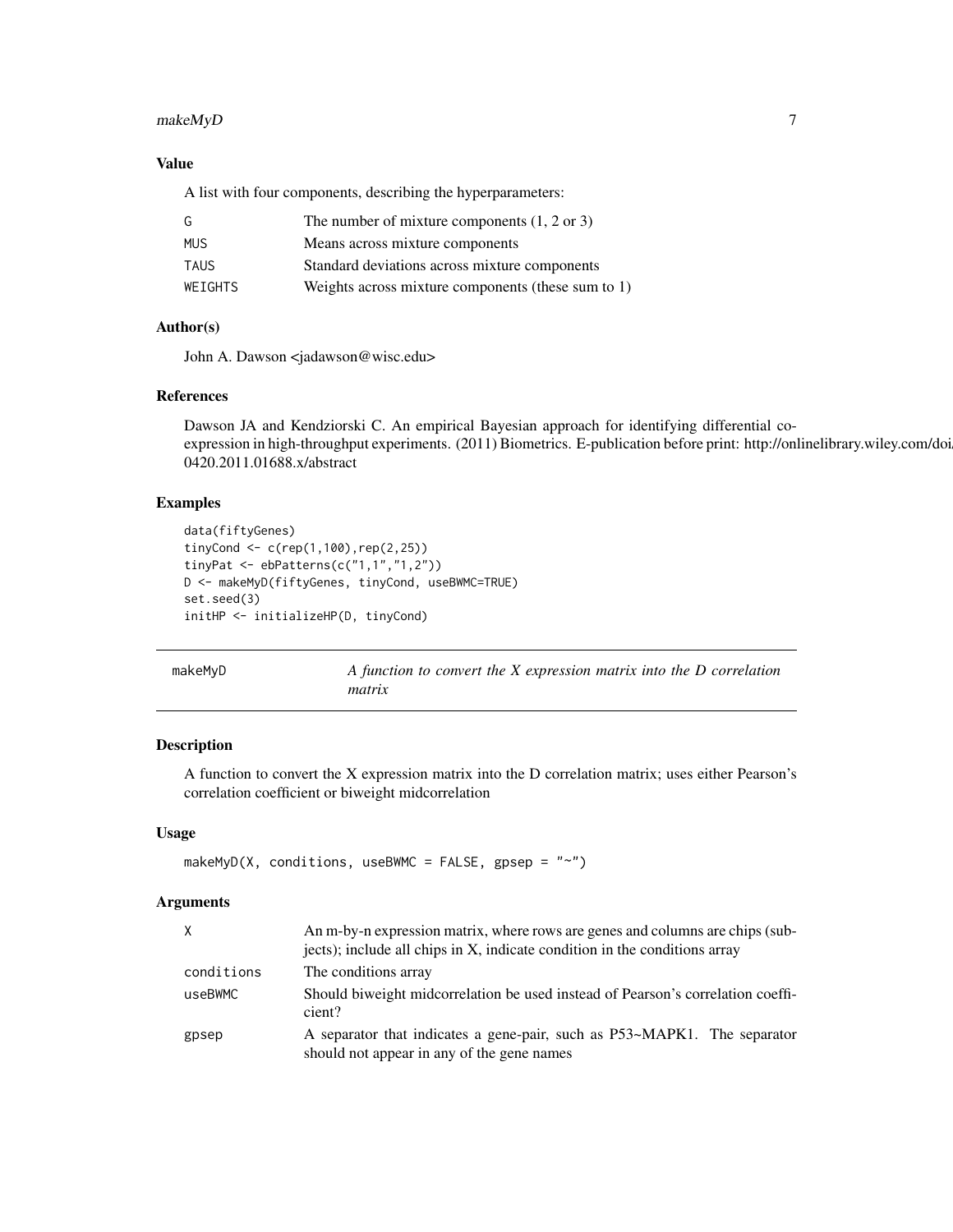<span id="page-7-0"></span>A p-by-K matrix of observed correlations for all p gene-pairs, where p is choose(m,2), m is the 1st dimension of  $X$  and  $K$  is the number of conditions specified by the conditions array

#### Author(s)

John A. Dawson <jadawson@wisc.edu>

#### References

Dawson JA and Kendziorski C. An empirical Bayesian approach for identifying differential coexpression in high-throughput experiments. (2011) Biometrics. E-publication before print: http://onlinelibrary.wiley.com/doi 0420.2011.01688.x/abstract

#### Examples

```
data(fiftyGenes)
tinyCond <- c(rep(1,100),rep(2,25))
tinyPat <- ebPatterns(c("1,1","1,2"))
D <- makeMyD(fiftyGenes, tinyCond, useBWMC=TRUE)
```
priorDiagnostic *Visual diagnostic for the EBcoexpress prior*

#### Description

A visual diagnostic used to check the prior estimated by an ebCoexpressSeries function against the data using the prior predictive distribution specified by the EBcoexpress model. The function compares the empirical prior predictive distribution of the (transformed) correlations in one condition against the theoretical prior predictive distribution

#### Usage

priorDiagnostic(D, conditions, ebOutObj, focusCond, seed = NULL, colx = "red", applyTransform = TRUE, su

#### Arguments

| D          | The correlation matrix output of make $MyD()$                                                                                           |
|------------|-----------------------------------------------------------------------------------------------------------------------------------------|
| conditions | The conditions array                                                                                                                    |
| ebOutObj   | The structured list output from an ebCoexpressSeries function                                                                           |
| focusCond  | A condition whose correlations will be used in the diagnostic. We suggest run-<br>ning the diagnostic for each condition, one at a time |
| seed       | A seed for making the subsize subselection deterministic; has no effect if sub-<br>size= is left NULL                                   |
| colx       | A color for the fitted marginal distribution. Defaults to red                                                                           |
|            | applyTransform Should Fisher's Z-transformation be applied? Defaults to TRUE                                                            |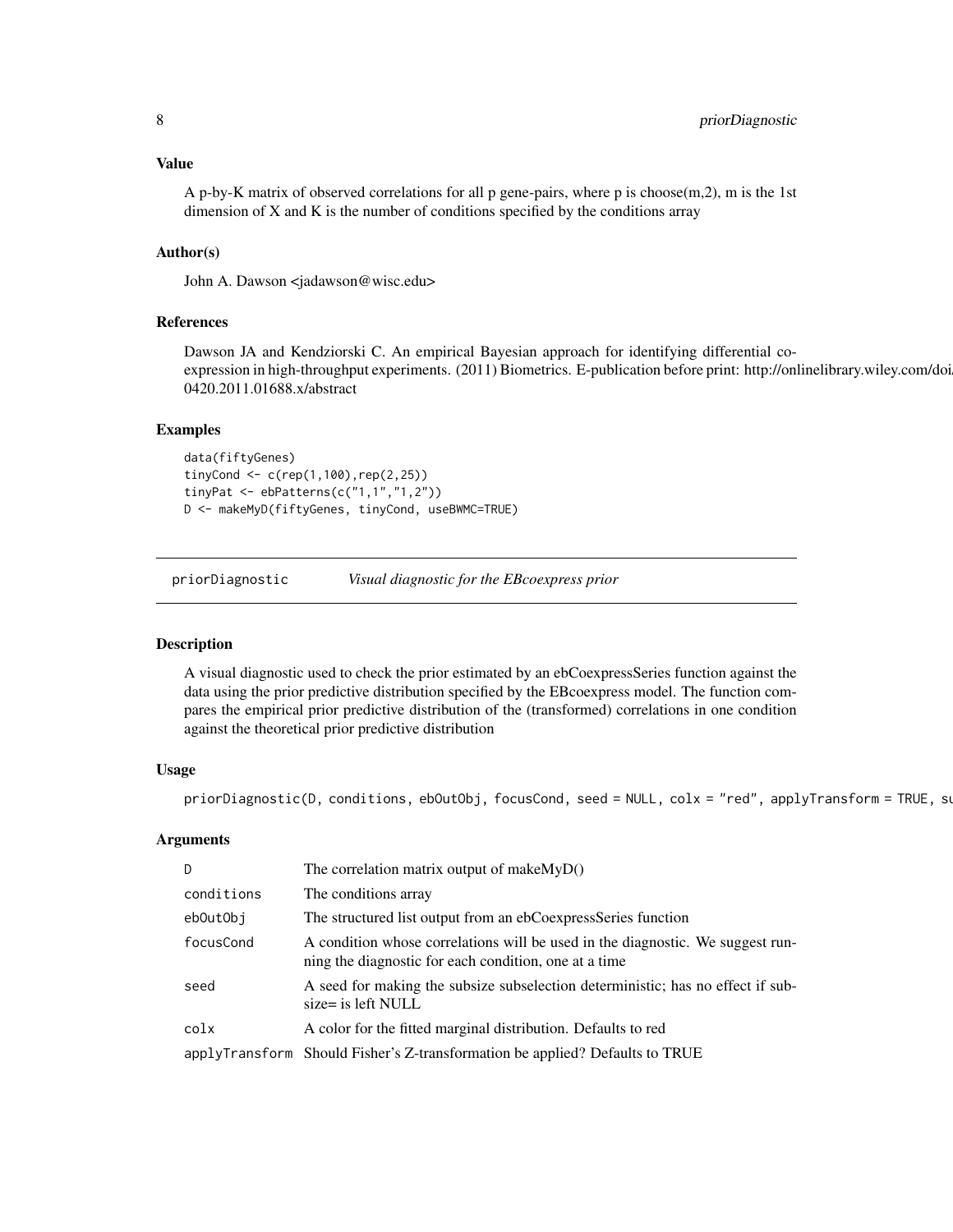| subsize                 | If non-NULL, a value less than the 1st dimension of $D(p)$ . The diagnostic will    |
|-------------------------|-------------------------------------------------------------------------------------|
|                         | use subsize randomly chosen correlations from the condition in its computation      |
|                         | of the empirical density instead of all p pairs; by default, all pairs are used. We |
|                         | suggest use of this option when the number of pairs is very large                   |
| $\cdot$ $\cdot$ $\cdot$ | Other parameters to be passed to plot()                                             |
|                         |                                                                                     |

#### Details

This function is a diagnostic tool for checking the prior distribution selected by the EM during an ebCoexpressSeries function's computations using the prior predictive distribution. The better the prior fits the observed data, the more confidence we should have in the posterior probabilities generated by the EM.

When run, the user specifies a condition. All of the (transformed) correlations from that condition (or just some of them if the subsize= option is non-NULL) will be used to estimate the empirical prior predictive distribution of the data in that condition; this will be plotted in black. The diagnostic then calculates the the theoretical prior predictive distribution and plots it using a dashed, colored line (set by colx=). If the two densities are similar, this indicates the selected prior fits the data in this condition well. The process can and should be repeated for all other conditions

#### Value

Returns invisible(NULL)

#### Author(s)

John A. Dawson <jadawson@wisc.edu>

#### References

Dawson JA and Kendziorski C. An empirical Bayesian approach for identifying differential coexpression in high-throughput experiments. (2011) Biometrics. E-publication before print: http://onlinelibrary.wiley.com/doi 0420.2011.01688.x/abstract

#### Examples

```
data(fiftyGenes)
tinyCond <- c(rep(1,100),rep(2,25))
tinyPat <- ebPatterns(c("1,1","1,2"))
D <- makeMyD(fiftyGenes, tinyCond, useBWMC=TRUE)
set.seed(3)
initHP <- initializeHP(D, tinyCond)
zout <- ebCoexpressZeroStep(D, tinyCond, tinyPat, initHP)
par(mfrow=c(2,1))
priorDiagnostic(D, tinyCond, zout, 1)
priorDiagnostic(D, tinyCond, zout, 2)
par(mfrow=c(1,1))
```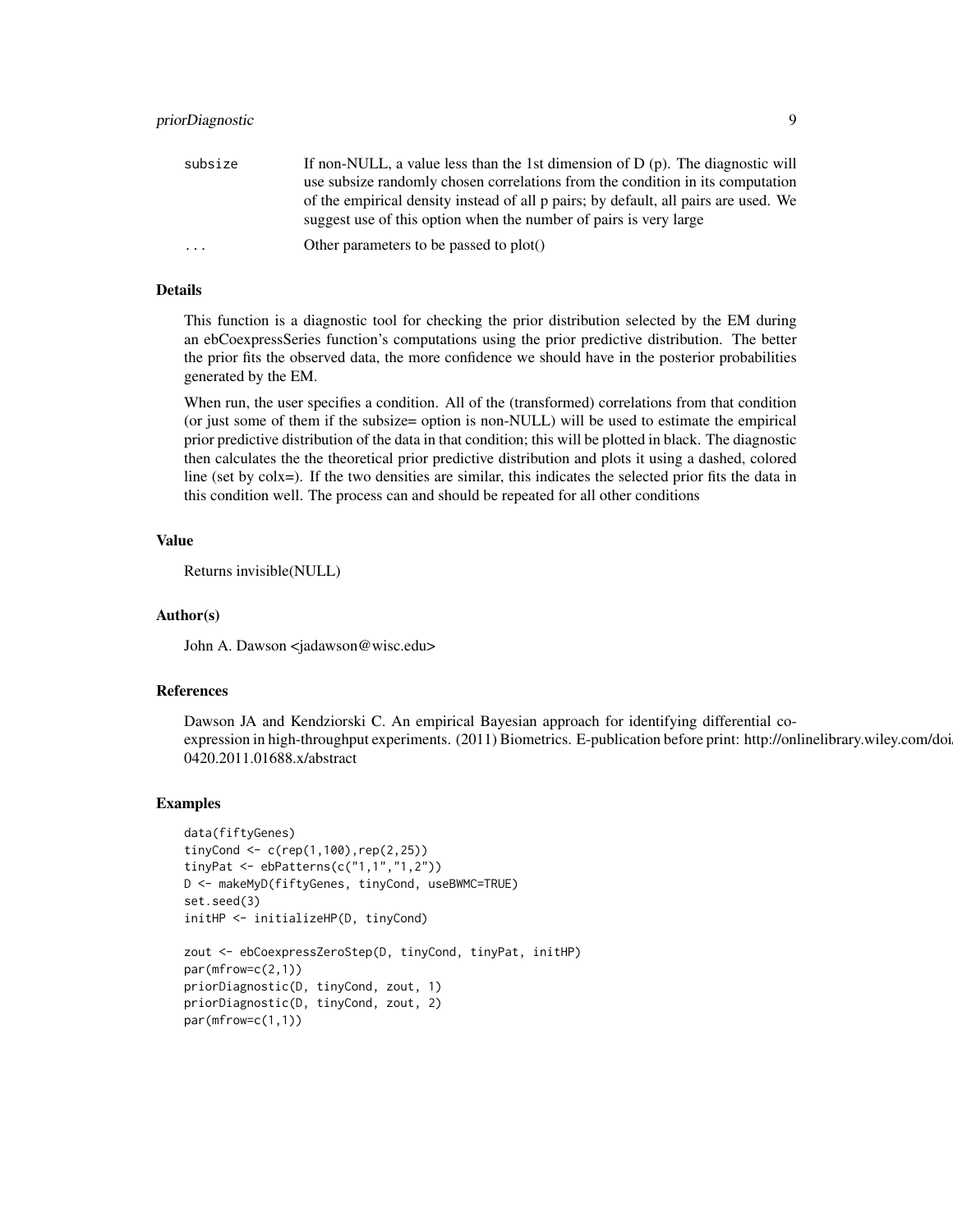<span id="page-9-0"></span>rankMyGenes *A function to rank the genes by the number of DC pairs in which they appear*

#### Description

This function uses a threshold to determine the names of the DC pairs. It then splits those pairs into their constituent genes and tables them. A sorted version of that table is then returned. This information may be useful for those investigating 'differential hubbing' – see the Hudson et al. reference for more information

#### Usage

rankMyGenes(emOut, thresh =  $0.95$ , sep = "~")

#### Arguments

| emOut  | The output of an ebCoexpressSeries function call                                                                                               |
|--------|------------------------------------------------------------------------------------------------------------------------------------------------|
| thresh | A threshold for determining whether a pair is DC. This may be set as a hard<br>threshold (default is hard 5 threshold, as returned by crit.fun |
| sep    | The separator used in the pair names                                                                                                           |

#### Value

A sorted, named array of gene counts

#### Author(s)

John A. Dawson <jadawson@wisc.edu>

#### References

Dawson JA and Kendziorski C. An empirical Bayesian approach for identifying differential coexpression in high-throughput experiments. (2011) Biometrics. E-publication before print: http://onlinelibrary.wiley.com/doi 0420.2011.01688.x/abstract

Hudson NJ, Reverter A, Dalrymple BP (2009) A Differential Wiring Analysis of Expression Data Correctly Identifies the Gene Containing the Causal Mutation. PLoS Comput Biol 5(5): e1000382. doi:10.1371/journal.pcbi.1000382

#### See Also

ebCoexpressSeries, crit.fun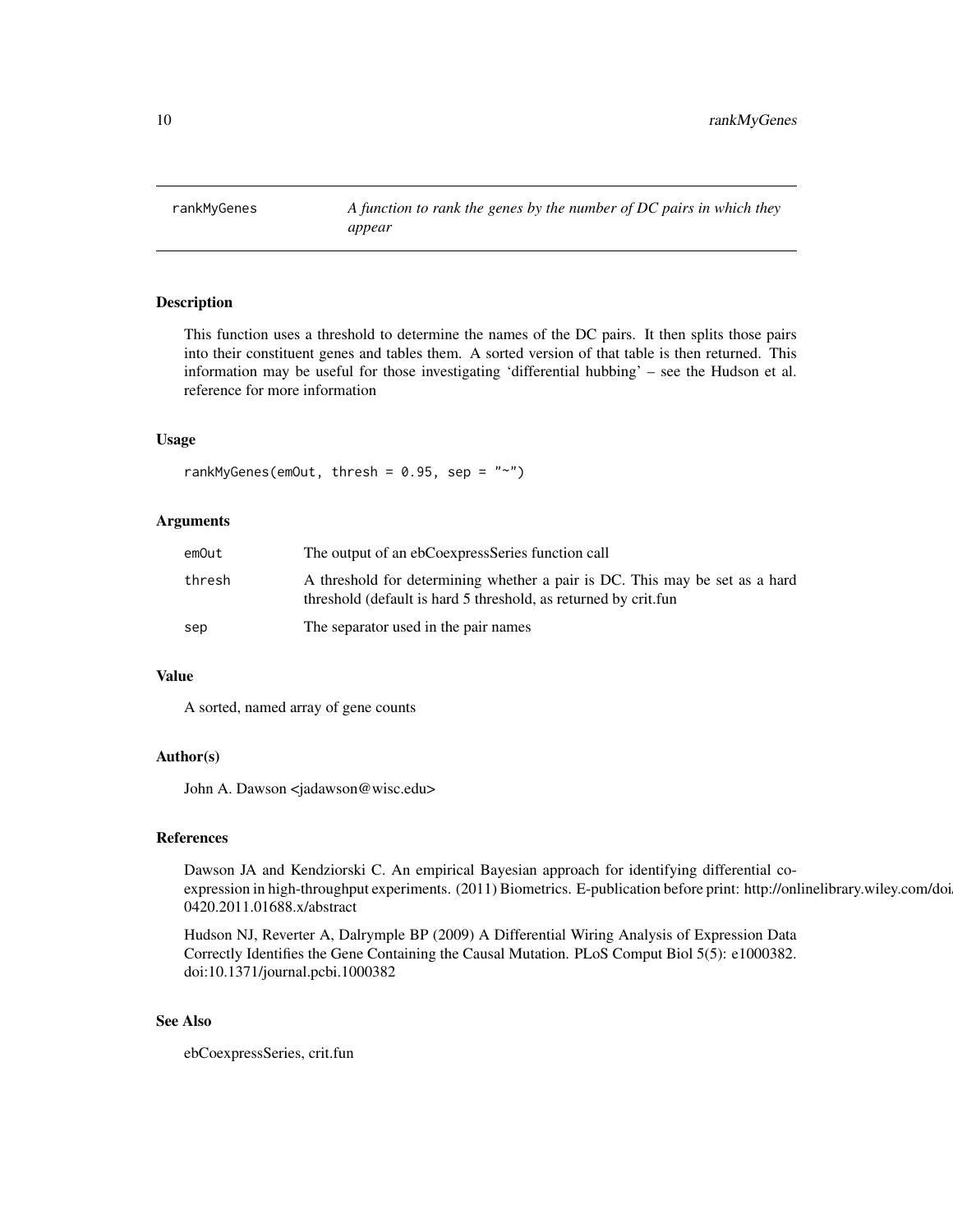#### <span id="page-10-0"></span>showNetwork 11

#### Examples

```
data(fiftyGenes)
tinyCond <- c(rep(1,100),rep(2,25))
tinyPat <- ebPatterns(c("1,1","1,2"))
D <- makeMyD(fiftyGenes, tinyCond, useBWMC=TRUE)
set.seed(3)
initHP <- initializeHP(D, tinyCond)
zout <- ebCoexpressZeroStep(D, tinyCond, tinyPat, initHP)
rankMyGenes(zout)
```

| showNetwork | A function for looking at the co-expression among a small group of |
|-------------|--------------------------------------------------------------------|
|             | genes                                                              |

### **Description**

This function draws a network for a selected group of genes using igraph. The edges are colored in accordance with the correlation strength indicated by the inputted D matrix, ranging from red (strong negative correlation) to blue (strong positive correlation)

#### Usage

```
showNetwork(geneSet, D, condFocus, gsep = "~", layout = "kamada.kawai", seed = NULL, hidingThreshold=NU
```
#### Arguments

| geneSet         | An array of genes of interest; should not be larger than a dozen or so                                                                                                                                                                                |  |
|-----------------|-------------------------------------------------------------------------------------------------------------------------------------------------------------------------------------------------------------------------------------------------------|--|
| D               | The correlation matrix output of make $MyD()$                                                                                                                                                                                                         |  |
| condFocus       | The condition of interest for this network. Should be one of the integers in the<br>conditions array                                                                                                                                                  |  |
| gsep            | A separator that indicates a gene-pair, such as P53~MAPK1. The separator<br>should not appear in any of the gene names                                                                                                                                |  |
| layout          | A layout to be parsed and used by igraph. Examples include circle (the default)<br>and kamada. kawai; see the documentation for igraph for more information. At<br>this time it is not possible to specify parameters specific to particular layouts  |  |
| seed            | A seed to be set before invoking igraph's layout generation. This is useful for<br>layouts such as random, where node postion is not deterministic                                                                                                    |  |
| hidingThreshold |                                                                                                                                                                                                                                                       |  |
|                 | A threshold which we will shorthand by 'h'. If this value is non-NULL, all<br>correlations in [-h, h] will not be plotted in the network. This is useful for<br>removing clutter in busy networks will relatively high (say, 20+) numbers of<br>genes |  |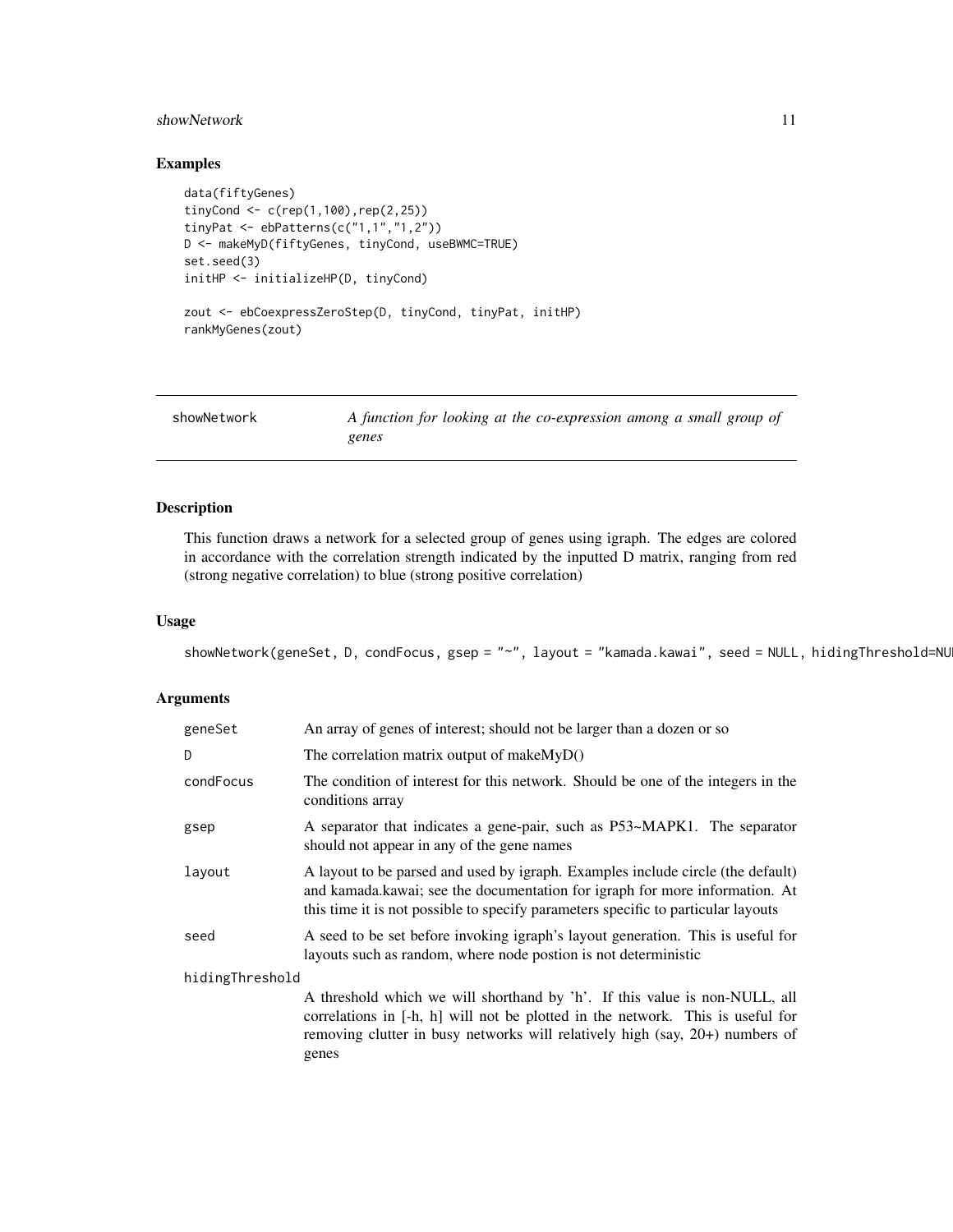| $\cdots$ | Other options to be passed to plot.igraph(). Networks generated by igraph re-<br>quire quite a bit of formatting, and it is up to the user to do so by specifying<br>appropriate options from the following: |
|----------|--------------------------------------------------------------------------------------------------------------------------------------------------------------------------------------------------------------|
|          | vertex.shape=, vertex.label.cex=, vertex.color=, vertex.frame.color=, vertex.size=,<br>vertex.label.color=, vertex.label.family=, and edge.width=                                                            |
|          | The following options are hard-coded and may not be overwritten:                                                                                                                                             |
|          | vertex.label=geneSet, edge.arrow.mode=0, edge.color=[red/blue colors]                                                                                                                                        |
|          | where [red/blue colors] is determined by the correlation information contained<br>in D, possibly overwritten in some cases if hiding Threshold is non-NULL                                                   |

#### Value

Returns invisible(NULL)

#### Author(s)

John A. Dawson <jadawson@wisc.edu>

#### References

Dawson JA and Kendziorski C. An empirical Bayesian approach for identifying differential coexpression in high-throughput experiments. (2011) Biometrics. E-publication before print: http://onlinelibrary.wiley.com/doi 0420.2011.01688.x/abstract

#### See Also

igraph, igraph.layout

#### Examples

```
data(fiftyGenes)
tinyCond <- c(rep(1,100),rep(2,25))
tinyPat <- ebPatterns(c("1,1","1,2"))
D <- makeMyD(fiftyGenes, tinyCond, useBWMC=TRUE)
twentyGeneNames <- dimnames(fiftyGenes)[[1]][c(1:10,26:35)]
showNetwork(twentyGeneNames, D, condFocus = 1, gsep = "~",
 layout = "kamada.kawai", seed = 5, vertex.shape="circle",
 vertex.label.cex=1, vertex.color="white", edge.width=2,
 vertex.frame.color="black", vertex.size=20,
 vertex.label.color="black", vertex.label.family="sans",
 hidingThreshold=0.3)
#
showNetwork(twentyGeneNames, D, condFocus = 2, gsep = "~",
 layout = "kamada.kawai", seed = 5, vertex.shape="circle",
 vertex.label.cex=1, vertex.color="white", edge.width=2,
 vertex.frame.color="black", vertex.size=20,
 vertex.label.color="black", vertex.label.family="sans",
 hidingThreshold=0.3)
#
```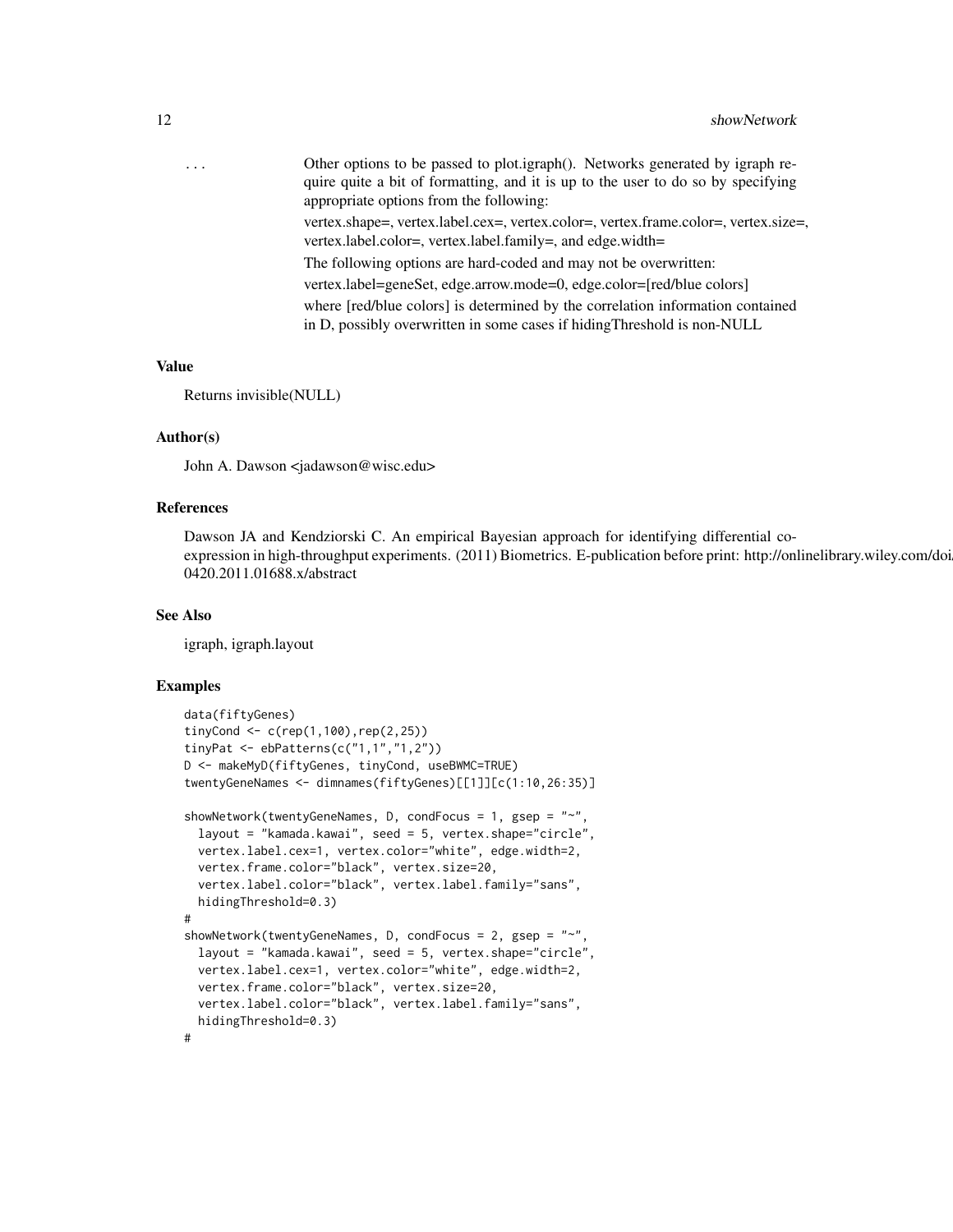<span id="page-12-0"></span>

#### Description

This function plots the expression data for a given pair, coloring by condition. A regression line may be added; this line may be made robust so that it only uses those data points used by biweight midcorrelation

#### Usage

```
showPair(pair, X, conditions, gsep = "~", regLine = TRUE, useBWMC = TRUE, colors = NULL, ...)
```
#### Arguments

| pair       | A pair name, such as ABC $\sim$ XYZ, where $\sim$ is the separator given by gsep                                                                                                                                                                                                                                 |
|------------|------------------------------------------------------------------------------------------------------------------------------------------------------------------------------------------------------------------------------------------------------------------------------------------------------------------|
| X          | An m-by-n expression matrix, where rows are genes and columns are chips (sub-<br>jects); include all chips in X, indicate condition in the conditions array                                                                                                                                                      |
| conditions | The conditions array                                                                                                                                                                                                                                                                                             |
| gsep       | A separator that indicates a gene-pair, such as P53~MAPK1. The separator<br>should not appear in any of the gene names                                                                                                                                                                                           |
| regLine    | Should a regression line be drawn for each condition?                                                                                                                                                                                                                                                            |
| useBWMC    | Should the regression line be robust, a la biweight midcorrelation?                                                                                                                                                                                                                                              |
| colors     | Colors for the different conditions. Defaults to palette()                                                                                                                                                                                                                                                       |
| $\ddots$   | Other options to be passed to plot(), with three exceptions. The $lty =$ and $lwd =$<br>options will be passed to abline() and will have an effect on the plot when reg-<br>Line=TRUE; col= is overwritten by the colors= array and may not be specified.<br>All other  options will be passed to the main plot. |

#### Value

Returns invisble(NULL)

#### Author(s)

John A. Dawson <jadawson@wisc.edu>

#### References

Dawson JA and Kendziorski C. An empirical Bayesian approach for identifying differential coexpression in high-throughput experiments. (2011) Biometrics. E-publication before print: http://onlinelibrary.wiley.com/doi 0420.2011.01688.x/abstract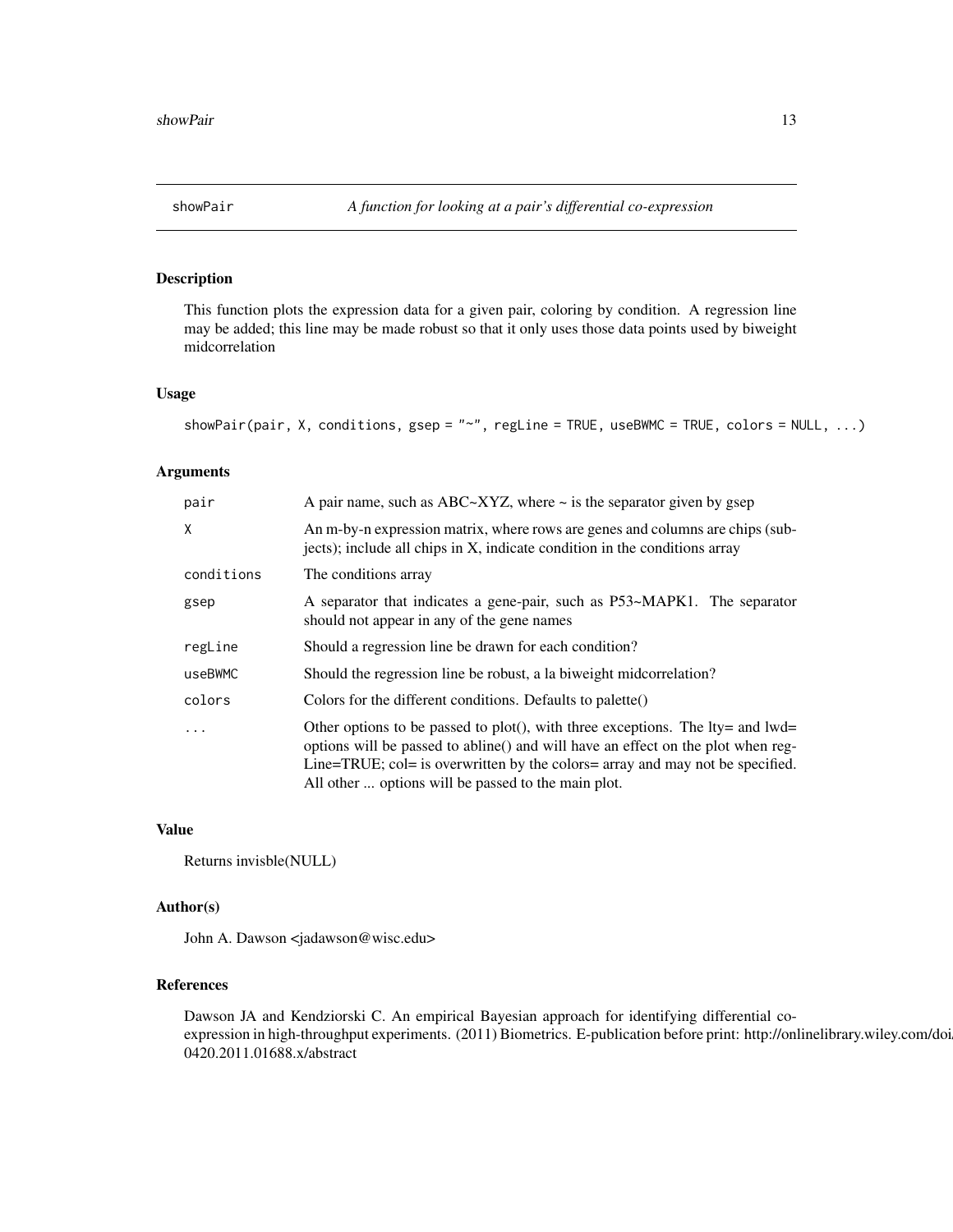<span id="page-13-0"></span>14 utilities

#### Examples

```
data(fiftyGenes)
tinyCond \leq c (rep(1,100), rep(2,25))
showPair("X1~X2",fiftyGenes, conditions=tinyCond, pch=20,
 xlim=c(-4,4), ylim=c(-4,4))#
showPair("X26~X35",fiftyGenes, conditions=tinyCond, pch=20,
 xlim=c(-4,4), ylim=c(-4,4))
#
showPair("X1~X35",fiftyGenes, conditions=tinyCond, pch=20,
 xlim=c(-4,4), ylim=c(-4,4))
```
utilities *Basic utilities for the EBcoexpress package*

#### Description

At present there are two utilties: crit.fun() and bwmc(). The former is used to compute soft thresholds for FDR control, the latter is like cor() but uses biwieght midcorrelation instead of the usual Pearson's correlation coefficient.

#### Usage

crit.fun(ecPostProbs, targetFDR) bwmc(X)

#### Arguments

| ecPostProbs | An array of posterior probabilities of equivalent coexpression for all pairs |
|-------------|------------------------------------------------------------------------------|
| targetFDR   | A target FDR rate                                                            |
|             | An expression matrix in one condition where the rows correspond to genes     |

#### Details

crit.fun() returns a soft threshold for FDR control. It is similar to the function of the same name in the package EBarrays. bwmc() computes the biweight midcorrelation for an expression matrix; it is used internally to generate the D correlations matrix by makeMyD() when useBWMC is TRUE. It is also a handy little function so we made it visible at the top level. The guts of this function are in C for speed

#### Value

crit.fun returns a single value; under a soft thresholding approach, any pair with total posterior probability of differential co-expression (i.e., 1 - posterior probability of equivalent co-expression) greater than this value is deemed to be DC

If X has 1st dimension m, bwmc $(t(X))$  returns an m-by-m matrix of pairwise biweight midcorrelations as a matrix, in a manner similar to cor().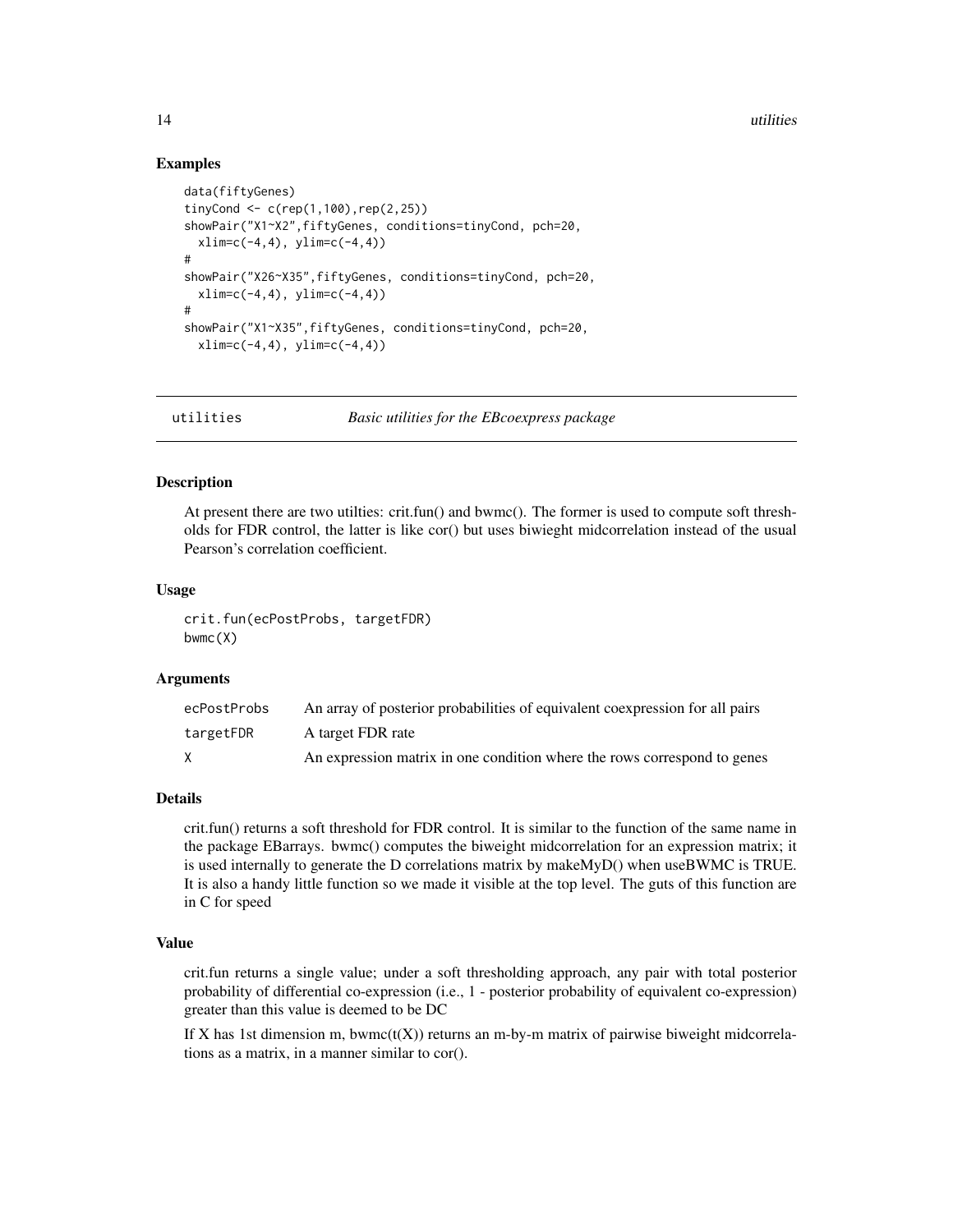#### utilities and the contract of the contract of the contract of the contract of the contract of the contract of the contract of the contract of the contract of the contract of the contract of the contract of the contract of

#### Author(s)

John A. Dawson <jadawson@wisc.edu>

#### References

Dawson JA and Kendziorski C. An empirical Bayesian approach for identifying differential coexpression in high-throughput experiments. (2011) Biometrics. E-publication before print: http://onlinelibrary.wiley.com/doi 0420.2011.01688.x/abstract

### Examples

```
set.seed(1)
ecs <- c(runif(950),runif(50,0,0.01))
thresh <- crit.fun(ecs, 0.05)
set.seed(1)
X <- matrix(runif(10*100),10,100)
print(cor(t(X)))
print(bwmc(t(X)))
```